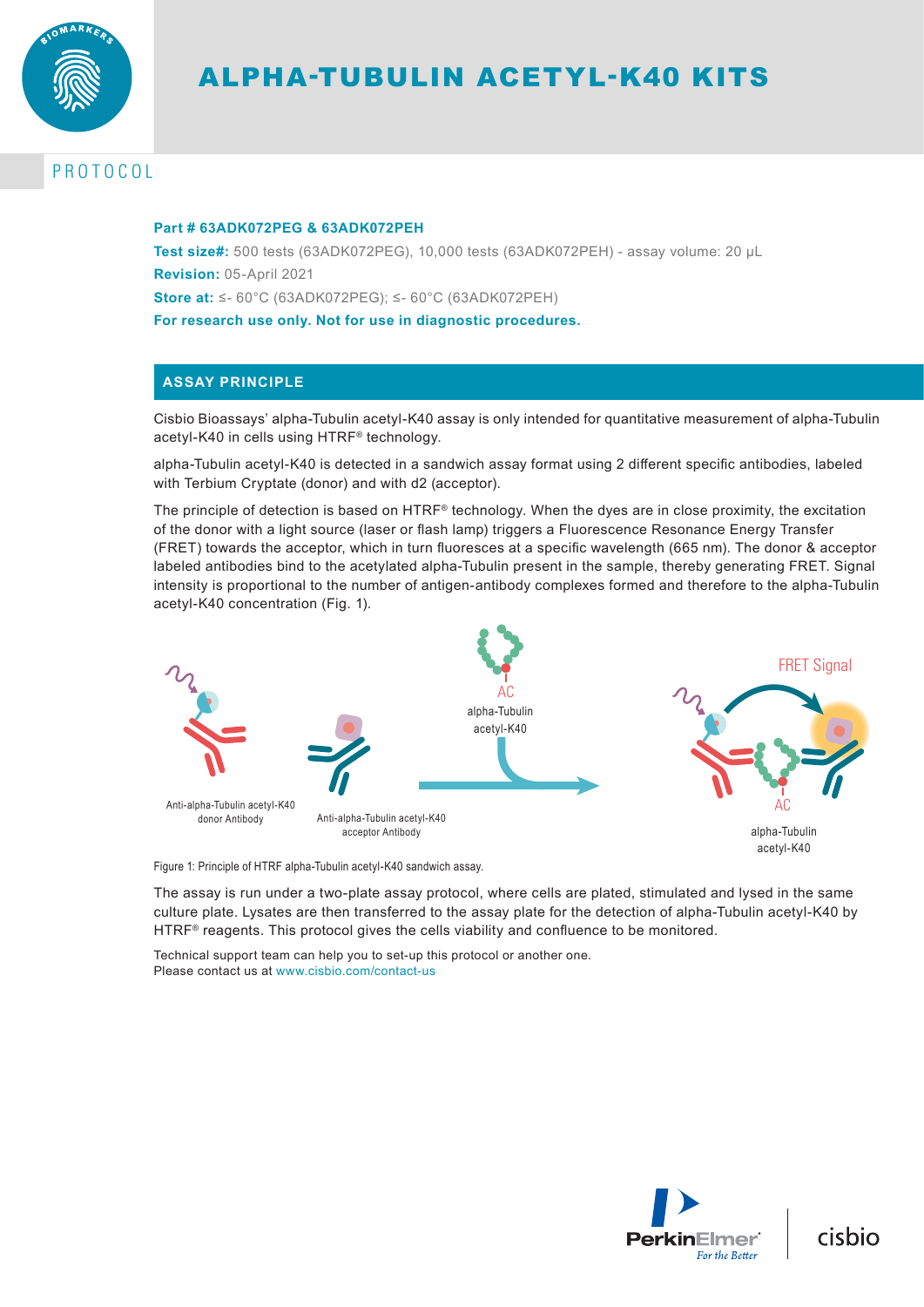

Lysis Detection

## **TWO-PLATE ASSAY PROTOCOL (FOR ADHERENT CELLS):**



\* Note that concentration above 0.5% DMSO will impair assay performances.

\*\* Depending on cell lines used, volume of lysis should be optimized, it can also be necessary to dilute the cell lysate to ensure samples are within the assay linear range.

## **MATERIALS PROVIDED:**

| <b>Kit components</b>                              | 500 tests<br>Cat # 63ADK072PEG       | <b>10,000 tests</b><br>Cat # 63ADK072PEH |
|----------------------------------------------------|--------------------------------------|------------------------------------------|
| Control Iysate<br>Frozen/ready-to-use              | 1 vial - 150 µL                      | 2 vials - 150µL                          |
| Anti-alpha-Tubulin acetyl-K40-Tb Cryptate Antibody | 1 vial - $20 \mu L$<br>Frozen - 50 X | 1 vial - 400µL<br>Frozen - 50 X          |
| Anti-alpha-Tubulin acetyl-K40-d2 Antibody          | 1 vial - $20 \mu L$<br>Frozen - 50 X | 1 vial - 400 µL<br>Frozen - 50 X         |
| Lysis buffer *<br>stock solution 4X                | 4 vials - 2 mL<br>Frozen             | 1 vial - 130 mL<br>Frozen                |
| Detection Buffer **<br>ready-to-use                | 2 vials - 2 mL<br>Frozen             | 1 vial - 50 mL<br>Frozen                 |

\* Amounts of reagents provided are sufficient for generating 50 µL of cell lysate per well.

\*\* The Detection Buffer is used to prepare working solutions of acceptor and donor reagents.

#### **PURCHASE SEPARATELY:**

- HTRF®-Certified Reader\*\*. Make sure the setup for Tb Cryptate is used
- For a list of HTRF-compatible readers and set-up recommendations, please visit www.cisbio.com/compatible-readers
- Small volume (SV) detection microplates Use white plate only.
- For more information about microplate recommendations, please visit our website at: cisbio.com/microplates-recommendations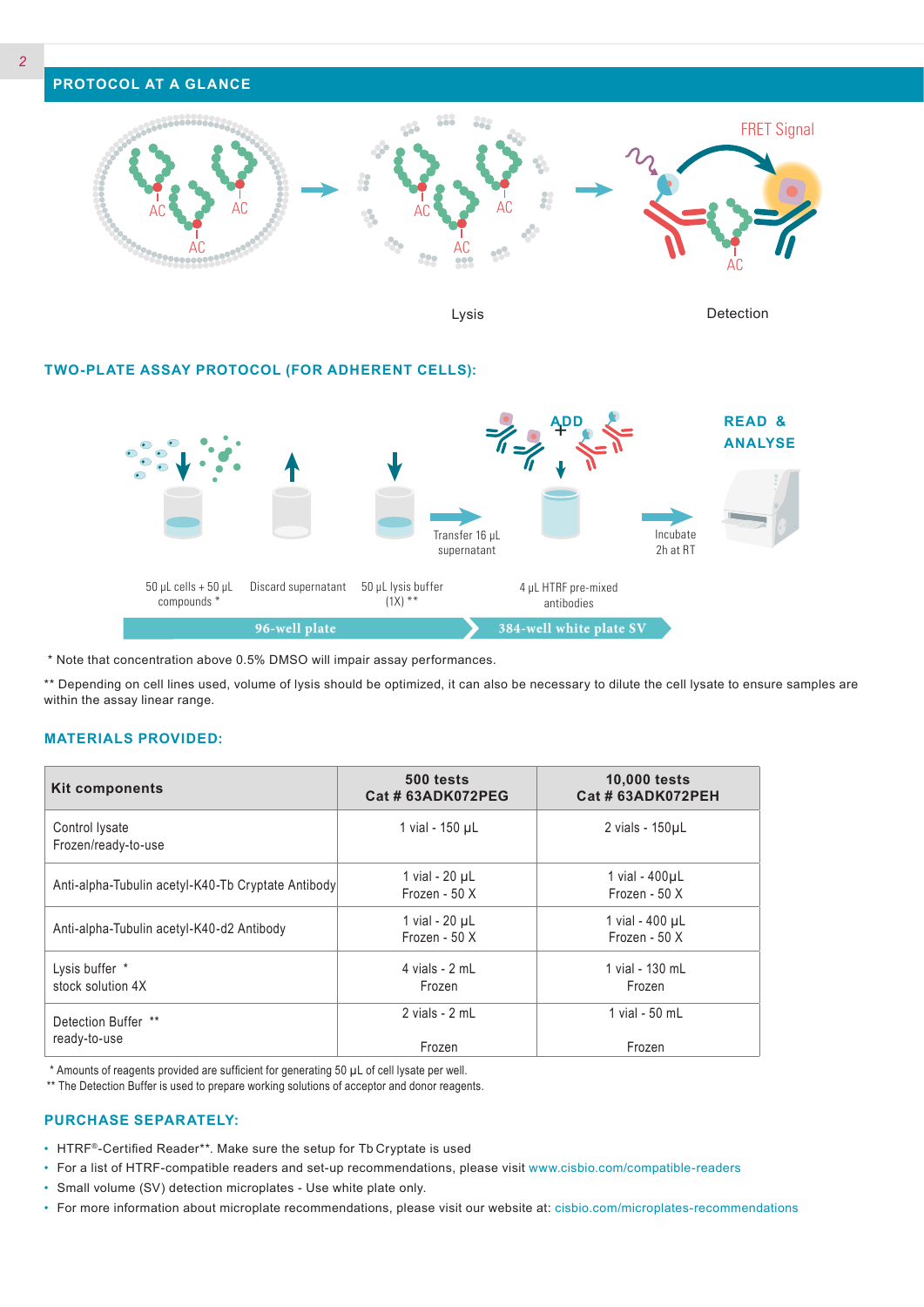## **STORAGE AND STABILITY**



Antibodies, control lysate and buffers should be stored frozen until use. Thawed detection buffer can be stored at 2-8°C in your premises. Thawed antibodies are stable 48 hours at 2-8°C; they can be refrozen (at -20°C or below) and thawed at least one more time. Control lysate must be stored frozen at -60°C or below. Thawed control lysate can be refrozen (at -60°C or below) and thawed one more time.

### **REAGENT PREPARATION**

Allow all reagents to thaw before use.

We recommend centrifuging the vials gently after thawing, before pipeting the stock solutions. Prepare the working solutions from stock solutions by following the instructions below.

#### **POSITIVE CONTROL SOLUTION : READY-TO-USE**

The Control lysate is only provided as an internal assay control to check the quality of the results obtained. The window between control lysate and negative control should be greater than 2.

#### **TO PREPARE WORKING ANTIBODY SOLUTIONS:**

HTRF® reagent concentrations have been set for optimal assay performances. Note that any dilution or improper use of the d2 and Cryptate-antibodies will impair the assay's quality. Be careful, as working solution preparation for antibodies may differ between the 500 and 10,000 tests data point kit.

Antibody working solutions are stable for 2 days at 4°C. Dilute the antibodies with detection buffer .

| 500 TESTS KIT - 63ADK072PEG                                                                                                                                                                            |                 | 10,000 TESTS KIT - 63ADK072PEH |                                                                                                                                                                                                        |  |  |  |  |
|--------------------------------------------------------------------------------------------------------------------------------------------------------------------------------------------------------|-----------------|--------------------------------|--------------------------------------------------------------------------------------------------------------------------------------------------------------------------------------------------------|--|--|--|--|
| Anti-alpha-Tubulin acetyl-K40- Cryptate antibody                                                                                                                                                       |                 |                                |                                                                                                                                                                                                        |  |  |  |  |
| Dilute 50-fold the frozen stock solution with detection<br>buffer: e.g. add 980 µL of detection buffer to the 20<br>µL of Cryptate-antibody stock solution.                                            | 49 vol<br>1 vol | 49 vol<br>1 vol                | Dilute 50-fold the frozen stock solution with detection<br>buffer: e.g. add 980 µL of detection buffer to the 20 µL<br>of Cryptate-antibody stock solution.                                            |  |  |  |  |
| Anti-alpha-Tubulin acetyl-K40-d2 antibody                                                                                                                                                              |                 |                                |                                                                                                                                                                                                        |  |  |  |  |
| Dilute 50-fold the frozen stock solution with detection<br>buffer: e.g. add 980 µL of detection buffer to the 20<br>µL of d2-antibody stock solution.                                                  | 49 vol<br>1 vol | 49 vol<br>1 vol                | Dilute 50-fold the frozen stock solution with detection<br>buffer: e.g. add 980 µL of detection buffer to the 20 µL<br>of d2-antibody stock solution.                                                  |  |  |  |  |
| Antibody mix                                                                                                                                                                                           |                 |                                |                                                                                                                                                                                                        |  |  |  |  |
| It is possible to pre-mix the two ready-to-use antibody<br>solutions just prior to dispensing the reagents by<br>adding 1 volume of d2-antibody solution to 1 volume of<br>Cryptate-antibody solution. |                 |                                | It is possible to pre-mix the two ready-to-use antibody<br>solutions just prior to dispensing the reagents by<br>adding 1 volume of d2-antibody solution to 1 volume of<br>Cryptate-antibody solution. |  |  |  |  |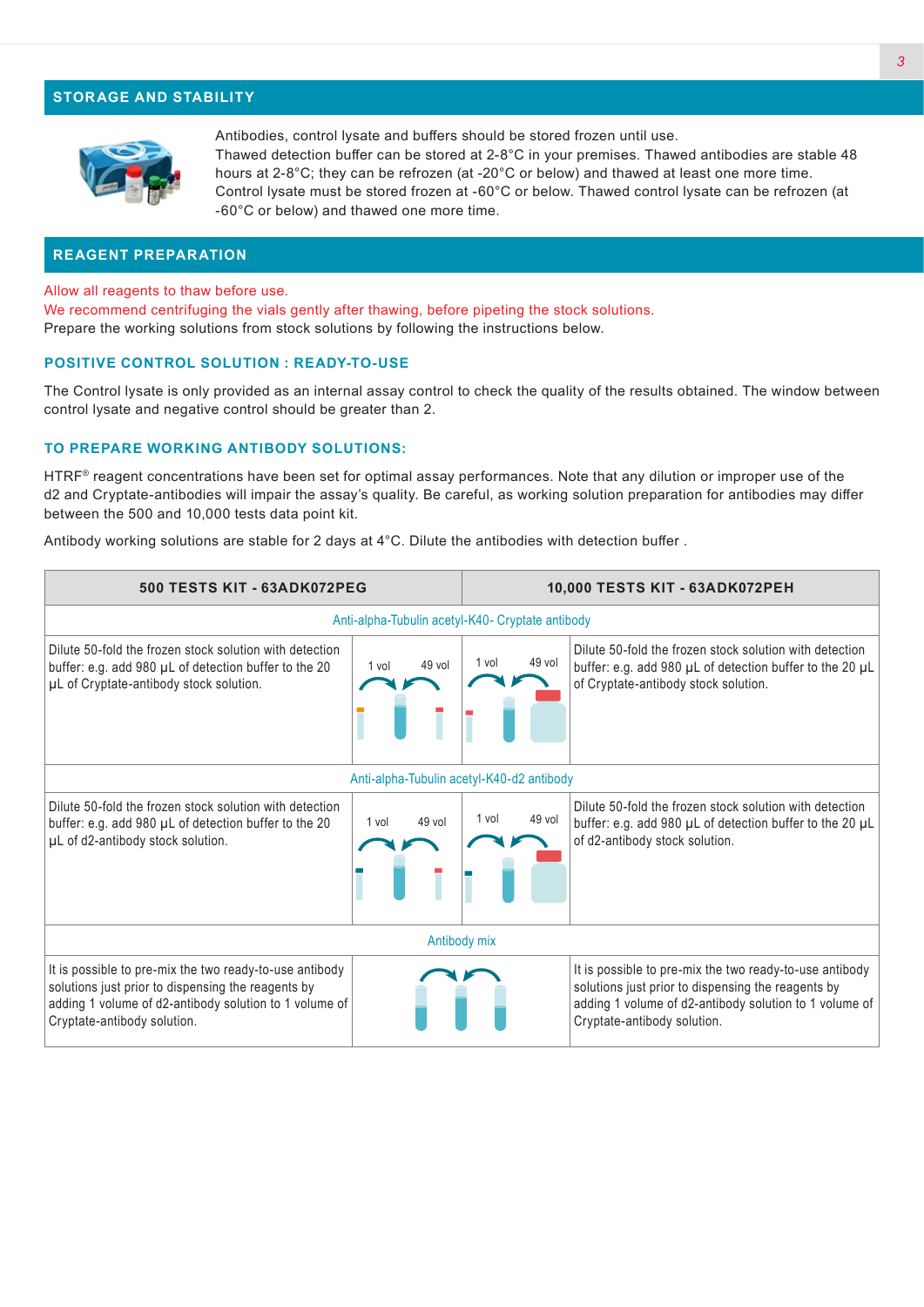# **TO PREPARE LYSIS BUFFER:**

**TWO PLATE ASSAY PROTOCOL**

#### Make sure that the lysate has been generated by using the kit reagents.

Prepare the required amount of lysis buffer before running the assay, working solutions are stable for 2 days at 2-8°C.

Lysis buffer 1X:

Determine the amount of lysis buffer needed for the experiment. Each well requires generally 50 µL of lysis buffer. Prepare a lysis buffer solution 1X by diluting 4-fold the lysis buffer 4X with distilled water.



|                | <b>FOR ADHERENT CELLS</b>                                                                                                                                                                                                                                                                                                                                                                                                                                                                    |                                          |                       |  |  |  |  |
|----------------|----------------------------------------------------------------------------------------------------------------------------------------------------------------------------------------------------------------------------------------------------------------------------------------------------------------------------------------------------------------------------------------------------------------------------------------------------------------------------------------------|------------------------------------------|-----------------------|--|--|--|--|
|                | <b>GENERAL LAB WORK PRIOR USING CISBIO KIT: CELLS PREPARATION</b>                                                                                                                                                                                                                                                                                                                                                                                                                            |                                          |                       |  |  |  |  |
|                | Plate 50 µL of cells in 96-well tissue-culture treated plate in appropriate growth medium and<br>incubate overnight, at 37°C in CO2 atmosphere.                                                                                                                                                                                                                                                                                                                                              |                                          |                       |  |  |  |  |
| 1              | Cell seeding densities of 12.5 K cells/well are generally sufficient for most cell lines, but<br>optimization of cell seeding densities is recommended.<br>Depending on receptor a starving step with serum-free medium could be essential.                                                                                                                                                                                                                                                  |                                          | 96-well culture plate |  |  |  |  |
|                |                                                                                                                                                                                                                                                                                                                                                                                                                                                                                              |                                          |                       |  |  |  |  |
|                | Dispense 50 µL of compounds (2X) diluted in cell culture medium                                                                                                                                                                                                                                                                                                                                                                                                                              |                                          |                       |  |  |  |  |
| 2 <sup>2</sup> | For most compound, incubation time should be above 24 hours at 37°C.<br>We recommend a time course study to determine the optimal stimulation time.<br>Note that concentration above 0.5% DMSO will impair assay performances.                                                                                                                                                                                                                                                               |                                          |                       |  |  |  |  |
|                | Same final concentration of DMSO must be used for each compound dilutions.                                                                                                                                                                                                                                                                                                                                                                                                                   |                                          | 96-well culture plate |  |  |  |  |
| 3              | Remove carefully cell supernatant either by aspirating supernatant or by flicking the plate.                                                                                                                                                                                                                                                                                                                                                                                                 | Discard supernatant (for adherent cells) | 96-well culture plate |  |  |  |  |
|                | <b>ALPHA-TUBULIN ACETYL-K40 DETECTION USING CISBIO KIT</b>                                                                                                                                                                                                                                                                                                                                                                                                                                   |                                          |                       |  |  |  |  |
|                | Immediately add 50 µL of lysis buffer (1X) and incubate for at least 30 minutes at room<br>temperature under shaking.                                                                                                                                                                                                                                                                                                                                                                        |                                          |                       |  |  |  |  |
| 4              | Use the appropriate lysis buffer and incubate at room temperature with shaking.<br>We recommend a time course study to determine the optimal lysis incubation time. Lysis volume<br>can be decreased down to 25 µL.                                                                                                                                                                                                                                                                          |                                          | 96-well culture plate |  |  |  |  |
| 5              | After homogenization by pipeting up and down, transfer 16 $\mu$ L of cell lysate from the 96-well cell-<br>culture plate to a 384-well small volume white plate.<br>Depending on cell lines used, it can be necessary to dilute the cell lysate to ensure samples are<br>within the assay linear range                                                                                                                                                                                       | 96-well culture plate                    | 384-well SV plate     |  |  |  |  |
|                |                                                                                                                                                                                                                                                                                                                                                                                                                                                                                              |                                          |                       |  |  |  |  |
| 6              | Add $4 \mu L$ of premixed antibody solutions (vol/vol) prepared in the detection buffer.<br>Cover the plate with a plate sealer.<br>Incubate 2h at RT. Maximum signal is reached after 2h incubation time, and remains stable over a<br>period of 24 hours. Therefore, readings can be made between 2h and 24h of incubation time.<br>Set up your reader for Tb Cryptate and read the fluorescence emission at two different<br>wavelenghts (665nm and 620nm) on a compatible HTRF® reader*. |                                          | 384-well SV plate     |  |  |  |  |

 \* For more information about HTRF® compatible readers and for set-up recommendations, please visit our website at: www.cisbio.com/compatible-readers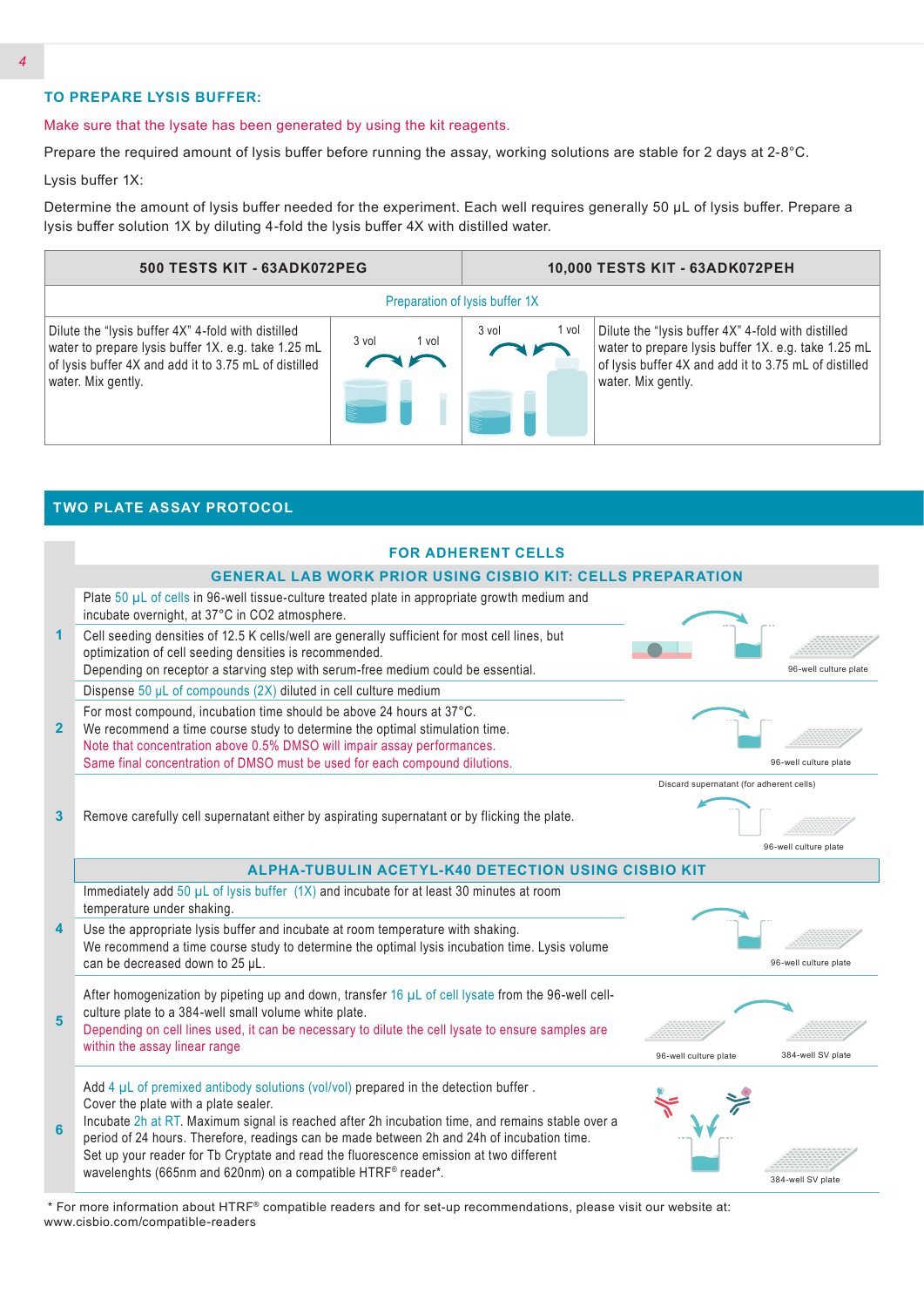Standard protocol for two-plate assay protocol in 20 µL final volume (after lysis step)

|        | Non treated cell<br><b>Iysate</b>                                                                                                                                                                                                                    | <b>Treated cell</b><br><b>Positive control</b><br><b>Iysate</b> |                                     | <b>Negative control</b>              | <b>Blank control</b>                         |
|--------|------------------------------------------------------------------------------------------------------------------------------------------------------------------------------------------------------------------------------------------------------|-----------------------------------------------------------------|-------------------------------------|--------------------------------------|----------------------------------------------|
| Step   | Dispense 16 µL of<br>non treated cell lysate                                                                                                                                                                                                         | Dispense 16 µL of<br>treated cell lysate                        | Dispense 16 µL of<br>control lysate | Dispense 16 µL of<br>lysis buffer 1X | Dispense 16 µL of<br>non treated cell lysate |
| Step 2 | Add 2 µL of detection<br>Add 2 µL of Anti-alpha-Tubulin acetyl-K40-d2 Antibody working solution to all wells<br>buffer                                                                                                                               |                                                                 |                                     |                                      |                                              |
| Step 3 | Add 2 µL of Anti alpha-Tubulin acetyl-K40-Tb Cryptate Antibody working solution to all wells                                                                                                                                                         |                                                                 |                                     |                                      |                                              |
| Step 4 | Cover the plate with a plate sealer. Incubate 2h at room temperature. Maximum signal is reached after 2h incubation<br>time, and remains stable over a period of 24 hours. Therefore, readings can be made between 2h and 24h of<br>incubation time. |                                                                 |                                     |                                      |                                              |
| Step 5 | Remove the plate sealer and read on an HTRF® compatible reader                                                                                                                                                                                       |                                                                 |                                     |                                      |                                              |

The blank control is used to check the Cryptate signal at 620 nm.

The Negative control is used to check the non-specific signal. The ratio between control lysate signal / non-specific signal should be greater than 2.

# **DATA REDUCTION & INTERPRETATION**

1. Calculate the ratio of the acceptor and donor emission signals for each individual well.

Ratio = 
$$
\frac{\text{Signal 665 nm}}{\text{Signal 620 nm}} \times 10^4
$$

2. Calculate the % CVs. The mean and standard deviation can then be worked out from ratio replicates.

$$
CV (%) = \frac{Standard deviation}{Mean Ratio} \times 100
$$

For more information about data reduction, please visit http://www.cisbio.com/htrf-ratio-and-data-reduction